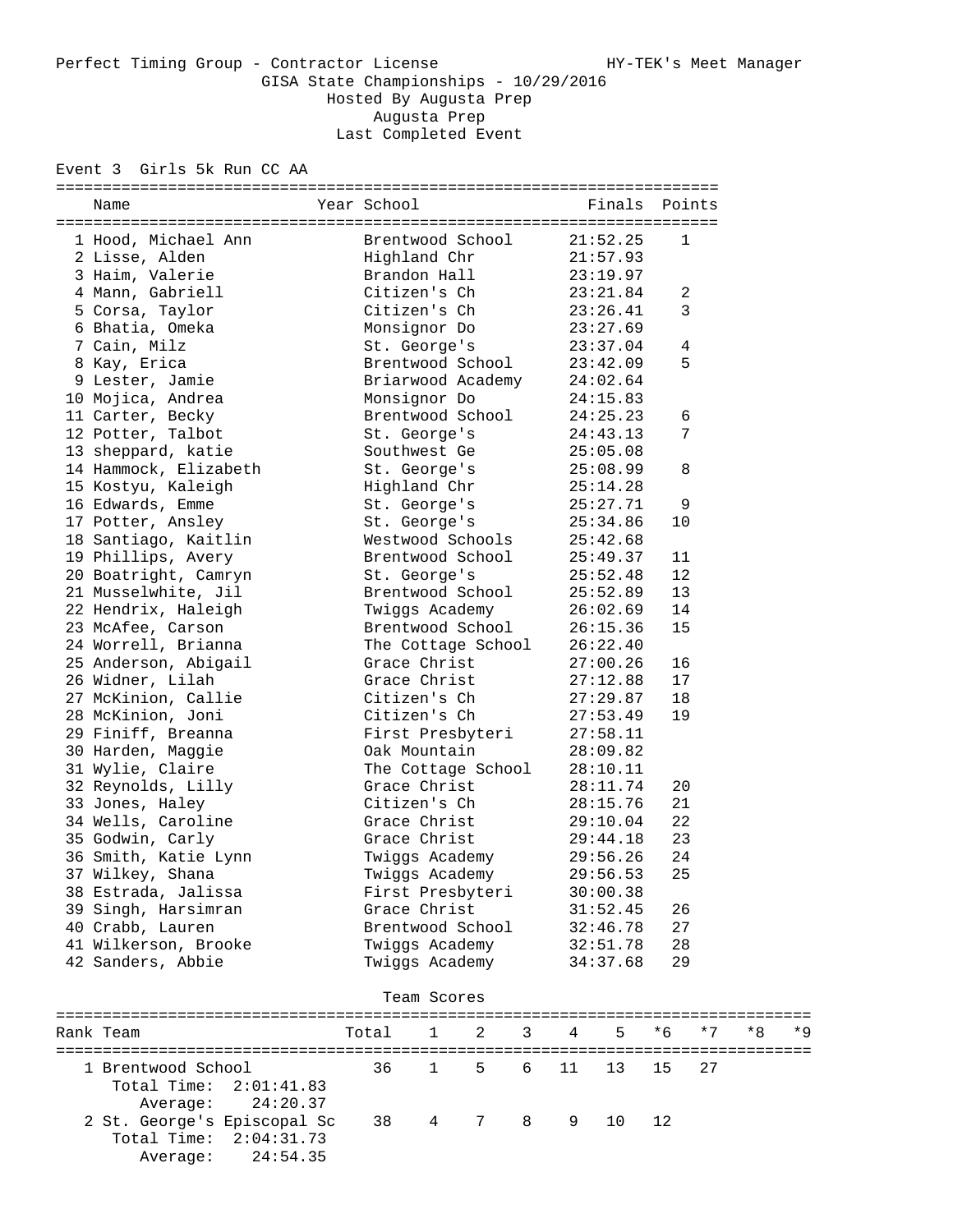| 3 Citizen's Christian Acade 63 2 3 18 19 21 |  |              |       |                      |  |
|---------------------------------------------|--|--------------|-------|----------------------|--|
| Total Time: $2:10:27.37$                    |  |              |       |                      |  |
| Average: 26:05.48                           |  |              |       |                      |  |
| 4 Grace Christian Academy                   |  |              |       | 98 16 17 20 22 23 26 |  |
| Total Time: $2:21:19.10$                    |  |              |       |                      |  |
| Average: 28:15.82                           |  |              |       |                      |  |
| 5 Twiggs Academy                            |  | 120 14 24 25 | 28 29 |                      |  |
| Total Time: $2:33:24.94$                    |  |              |       |                      |  |
| Average: 30:40.99                           |  |              |       |                      |  |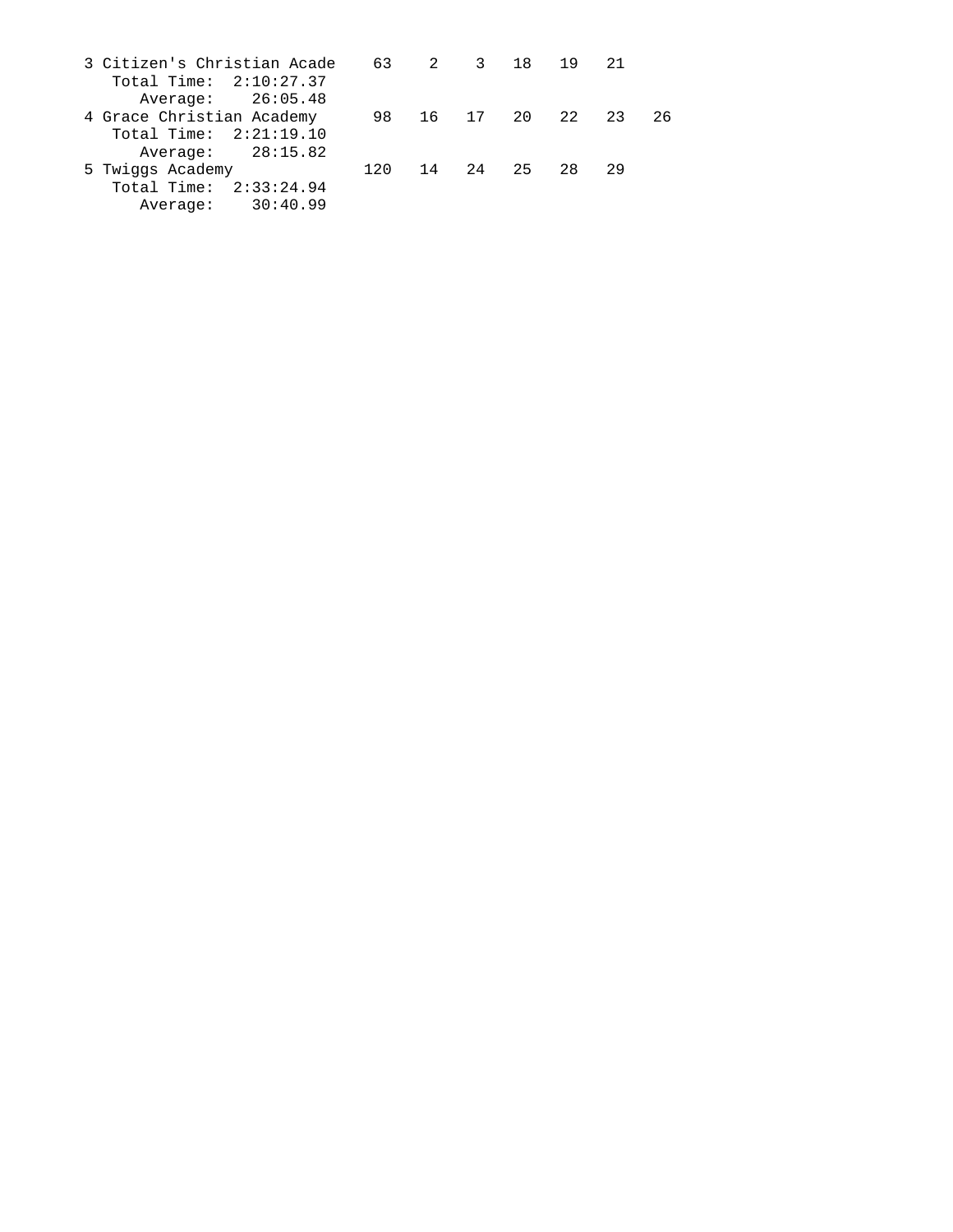# **AA Boys 5,000 Meter Run**

| <b>Place</b>   | <b>Athlete</b>           |              |
|----------------|--------------------------|--------------|
| $\mathbf{1}$   | Aseli Adum               | $\mathbf 1$  |
| $\overline{c}$ | <b>Joseph Minani</b>     | $\mathbf{1}$ |
| 3              | <b>Sam Potter</b>        | $\mathbf{1}$ |
| $\overline{4}$ | <b>Bill Lester</b>       | $\mathbf{1}$ |
| 5              | <b>Will Auslander</b>    | S            |
| 6              | <b>Andrew DesRoches</b>  | $\mathbf 1$  |
| 7              | <b>Wyatt Carpenter</b>   | 8            |
| 8              | <b>Khamis Jaden</b>      | $\mathbf{1}$ |
| 9              | <b>Owen Nobles</b>       | $\mathbf{1}$ |
| 10             | <b>George Barham</b>     | $\mathbf{1}$ |
| 11             | <b>Dalton Wilkes</b>     |              |
| 12             | <b>Caleb Carr</b>        | $\mathbf{1}$ |
| 13             | <b>Thaddee Barge</b>     | 8            |
| 14             | <b>Sunday Thang</b>      | $\mathbf{1}$ |
| 15             | <b>Nevan Norrell</b>     | S            |
| 16             | <b>Santi Turon</b>       | $\mathbf 1$  |
| 17             | <b>Leighton Clements</b> | $\mathbf{1}$ |
| 18             | <b>Johann Lopez</b>      | S            |
| 19             | <b>Ben Greene</b>        | $\mathbf{1}$ |
| 20             | <b>Walt Cochran</b>      | S            |
| 21             | <b>Murad Haji Essa</b>   | $\mathbf 1$  |
| 22             | <b>Larry Orsini</b>      | S            |
| 23             | <b>Turner Bynum</b>      | $\mathbf{1}$ |
| 24             | <b>Will James</b>        | $\mathbf{1}$ |
| 25             | <b>Seth Parker</b>       | S            |
| 26             | <b>Brent Johnson</b>     | $\mathbf{1}$ |
| 27             | <b>Jarett Jackson</b>    | 1            |
| 28             | <b>Gray Long</b>         | $\mathbf{1}$ |
| 29             | <b>Jack Holden</b>       | S            |
| 30             | <b>Brett Boyles</b>      | $\mathbf 1$  |
| 31             | <b>Albert Peacock</b>    |              |
| 32             | <b>Sam Cross</b>         | S            |
| 33             | <b>Drew Wilson</b>       | $\mathbf{1}$ |
| 34             | <b>Jeremy Potter</b>     | S            |
| 35             | <b>Nate Johnson</b>      | S            |
| 36             | <b>Blaine Alligood</b>   | $\mathbf{1}$ |
| 37             | <b>Tyler Ellis</b>       |              |
| 38             | <b>Cole Pollock</b>      | S            |
| 39             | <b>Clay Wells</b>        | 1            |
| 40             | <b>Jordan Anderson</b>   | $\mathbf{1}$ |

| <b>Place</b>            | <b>Athlete</b>           |    | <b>Team</b>                             | <b>Result</b> | <b>Points</b>            |
|-------------------------|--------------------------|----|-----------------------------------------|---------------|--------------------------|
| $\mathbf{1}$            | Aseli Adum               | 11 | <b>Fugees Academy</b>                   | 16:58.50      | 1                        |
| $\overline{\mathbf{c}}$ | <b>Joseph Minani</b>     | 12 | <b>Fugees Academy</b>                   | 17:59.55      | $\overline{2}$           |
| 3                       | <b>Sam Potter</b>        | 10 | St. George's Episcopal School           | 17:59.80      | 3                        |
| 4                       | <b>Bill Lester</b>       | 12 | <b>Briarwood Academy</b>                | 18:15.70      | $\overline{4}$           |
| 5                       | <b>Will Auslander</b>    | 9  | Monsignor Donovan Catholic HS 18:21.96  |               | 5                        |
| 6                       | <b>Andrew DesRoches</b>  | 12 | The Cottage School                      | 18:25.30      | 6                        |
| 7                       | <b>Wyatt Carpenter</b>   | 8  | <b>Grace Christian Academy</b>          | 18:32.84      | 7                        |
| 8                       | <b>Khamis Jaden</b>      | 12 | <b>Fugees Academy</b>                   | 18:34.31      | $8\,$                    |
| 9                       | <b>Owen Nobles</b>       | 11 | Twiggs Academy                          | 18:34.97      | $-$                      |
| 10                      | <b>George Barham</b>     | 12 | The Cottage School                      | 18:43.30      | 9                        |
| 11                      | <b>Dalton Wilkes</b>     |    | Citizen's Christian                     | 19:20.53      | 10                       |
| 12                      | <b>Caleb Carr</b>        | 10 | <b>Grace Christian Academy</b>          | 19:26.43      | 11                       |
| 13                      | <b>Thaddee Barge</b>     | 8  | <b>Fugees Academy</b>                   | 19:29.80      | 12                       |
| 14                      | <b>Sunday Thang</b>      | 10 | <b>Fugees Academy</b>                   | 19:44.71      | 13                       |
| 15                      | <b>Nevan Norrell</b>     | 9  | Monsignor Donovan Catholic HS 19:45.52  |               | 14                       |
| 16                      | <b>Santi Turon</b>       | 11 | Monsignor Donovan Catholic HS 19:46.78  |               | 15                       |
| 17                      | <b>Leighton Clements</b> | 10 | St. George's Episcopal School           | 19:52.00      | 16                       |
| 18                      | <b>Johann Lopez</b>      | 9  | Monsignor Donovan Catholic HS 20:02.12  |               | 17                       |
| 19                      | <b>Ben Greene</b>        | 12 | Crisp Academy                           | 20:08.64      | $-$                      |
| 20                      | <b>Walt Cochran</b>      | 9  | <b>Westwood Schools</b>                 | 20:09.62      | 18                       |
| 21                      | <b>Murad Haji Essa</b>   | 11 | <b>Fugees Academy</b>                   | 20:17.93      | 19                       |
| 22                      | <b>Larry Orsini</b>      | 9  | The Cottage School                      | 20:22.49      | 20                       |
| 23                      | <b>Turner Bynum</b>      | 11 | The Cottage School                      | 20:36.85      | 21                       |
| 24                      | <b>Will James</b>        | 12 | <b>Briarwood Academy</b>                | 20:37.99      | 22                       |
| 25                      | <b>Seth Parker</b>       | 9  | <b>Grace Christian Academy</b>          | 20:43.04      | 23                       |
| 26                      | <b>Brent Johnson</b>     | 11 | <b>Westwood Schools</b>                 | 20:52.01      | 24                       |
| 27                      | <b>Jarett Jackson</b>    | 12 | Robert Toombs Christian School 20:55.52 |               | --                       |
| 28                      | <b>Gray Long</b>         | 10 | St. George's Episcopal School           | 21:02.17      | 25                       |
| 29                      | <b>Jack Holden</b>       | 9  | <b>Grace Christian Academy</b>          | 21:17.95      | 26                       |
| 30                      | <b>Brett Boyles</b>      | 10 | The Cottage School                      | 21:28.36      | 27                       |
| 31                      | <b>Albert Peacock</b>    |    | Citizen's Christian                     | 21:41.51      | 28                       |
| 32                      | <b>Sam Cross</b>         | 9  | St. George's Episcopal School           | 21:41.79      | 29                       |
| 33                      | <b>Drew Wilson</b>       | 10 | <b>Brentwood School</b>                 | 21:42.97      | 30                       |
| 34                      | <b>Jeremy Potter</b>     | 9  | St. George's Episcopal School           | 21:43.63      | 31                       |
| 35                      | <b>Nate Johnson</b>      | 9  | Briarwood Academy                       | 21:45.30      | 32                       |
| 36                      | <b>Blaine Alligood</b>   | 12 | <b>Brentwood School</b>                 | 21:53.86      | 33                       |
| 37                      | <b>Tyler Ellis</b>       |    | Citizen's Christian                     | 21:56.76      | 34                       |
| 38                      | <b>Cole Pollock</b>      | 9  | <b>Westwood Schools</b>                 | 21:59.99      | 35                       |
| 39                      | <b>Clay Wells</b>        | 11 | <b>Grace Christian Academy</b>          | 22:04.47      | 36                       |
| 40                      | <b>Jordan Anderson</b>   | 10 | <b>Highland Christian Academy</b>       | 22:07.14      | $\overline{\phantom{m}}$ |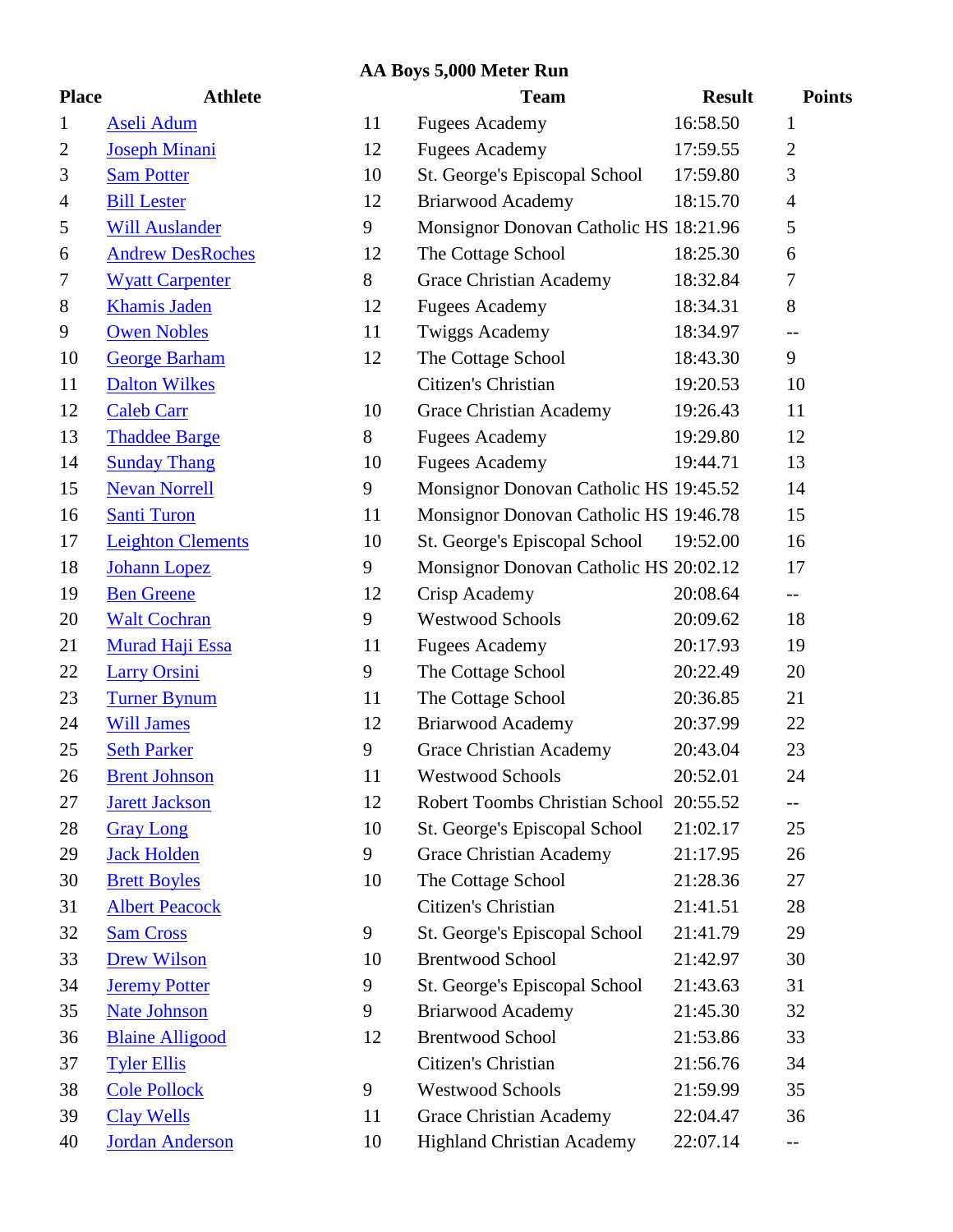### **AA Boys 5,000 Meter Run**

| <b>Place</b>   | <b>Athlete</b>                 |
|----------------|--------------------------------|
| 41             | <b>Evan Moore</b>              |
| 42             | <b>Chaz Martinez</b>           |
| 43             | <b>Chasen Wood</b>             |
| 44             | <b>Shane Hendrickson</b>       |
| 45             | <b>Hagan Boyen</b>             |
| 46             | <b>Butler Matthews</b>         |
| 47             | <b>Caleb Rhyne</b>             |
| 48             | <b>Klark Smith</b>             |
| 49             | <b>Ethan Morris</b>            |
| 50             | <b>Ethan Peacock</b>           |
| 51             | <b>Drew James</b>              |
| 52             | <b>Christopher Kitchens</b>    |
| 53             | <b>Ford Godwin</b>             |
| 54             | <b>Nick Wieczorek</b>          |
| 55             | <b>Wynn Andrews</b>            |
| 56             | <b>Nicholas Smith</b>          |
| 57             | <b>Max Waters</b>              |
| 58             | <b>Aj Ricketson</b>            |
| 59             | <b>Logan Gaskins</b>           |
| 60             | <b>Jeb Smith</b>               |
| 61             | <b>Tyler King</b>              |
| 62             | <b>Ti Raughton</b>             |
| 63             | <b>Peyton Teems</b>            |
| 64             | <b>John Morris</b>             |
| 65             | <b>Cameron Godwin</b>          |
| 66             | <b>Ti Middlebrooks</b>         |
| 67             | <b>Eduardo Alvear</b>          |
| 68             | <b>Evan Meetze</b>             |
| 69             | <b>Austen Clay</b>             |
| 70             | <b>Robert Arnould</b>          |
| <b>Place</b>   | <b>Team</b>                    |
| 1              | <b>Fugees Academy</b>          |
| $\overline{2}$ | The Cottage School             |
| 3              | Monsignor Donovan Catholi      |
| $\overline{4}$ | <b>Grace Christian Academy</b> |
| 5              | St. George's Episcopal Schoo   |
| 6              | <b>Briarwood Academy</b>       |
|                |                                |

| 8 | <b>Westwood Schools</b> |
|---|-------------------------|
|   |                         |

| <b>Place</b> | <b>Athlete</b>              |    | <b>Team</b>                             | <b>Result</b> | <b>Points</b>            |
|--------------|-----------------------------|----|-----------------------------------------|---------------|--------------------------|
| 41           | <b>Evan Moore</b>           | 9  | <b>Briarwood Academy</b>                | 22:08.83      | 37                       |
| 42           | <b>Chaz Martinez</b>        | 9  | St. George's Episcopal School           | 22:09.46      | 38                       |
| 43           | <b>Chasen Wood</b>          | 10 | <b>Grace Christian Academy</b>          | 22:09.67      | 39                       |
| 44           | <b>Shane Hendrickson</b>    | 9  | The Cottage School                      | 22:11.15      | 40                       |
| 45           | <b>Hagan Boyen</b>          | 8  | <b>Brentwood School</b>                 | 22:14.46      | 41                       |
| 46           | <b>Butler Matthews</b>      | 9  | St. George's Episcopal School           | 22:27.07      | 42                       |
| 47           | <b>Caleb Rhyne</b>          | 9  | Oak Mountain Academy                    | 22:39.28      | 43                       |
| 48           | <b>Klark Smith</b>          | 9  | <b>Twiggs Academy</b>                   | 22:53.98      | $\overline{\phantom{a}}$ |
| 49           | <b>Ethan Morris</b>         | 8  | Oak Mountain Academy                    | 23:07.93      | 44                       |
| 50           | <b>Ethan Peacock</b>        |    | Citizen's Christian                     | 23:10.26      | 45                       |
| 51           | <b>Drew James</b>           | 10 | Briarwood Academy                       | 23:10.35      | 46                       |
| 52           | <b>Christopher Kitchens</b> | 9  | <b>Brentwood School</b>                 | 23:15.05      | 47                       |
| 53           | <b>Ford Godwin</b>          | 11 | <b>Westwood Schools</b>                 | 23:23.60      | 48                       |
| 54           | <b>Nick Wieczorek</b>       | 9  | Monsignor Donovan Catholic HS 23:35.48  |               | 49                       |
| 55           | <b>Wynn Andrews</b>         | 10 | <b>Brentwood School</b>                 | 23:51.03      | 50                       |
| 56           | <b>Nicholas Smith</b>       | 8  | The Cottage School                      | 24:11.38      | 51                       |
| 57           | <b>Max Waters</b>           | 9  | <b>Westwood Schools</b>                 | 24:20.73      | 52                       |
| 58           | <b>Aj Ricketson</b>         | 9  | Citizen's Christian                     | 24:44.64      | 53                       |
| 59           | <b>Logan Gaskins</b>        |    | Citizen's Christian                     | 24:48.42      | 54                       |
| 60           | <b>Jeb Smith</b>            | 10 | <b>Grace Christian Academy</b>          | 24:59.66      | 55                       |
| 61           | <b>Tyler King</b>           | 11 | Twiggs Academy                          | 25:49.40      | $- -$                    |
| 62           | <b>Ti Raughton</b>          | 10 | <b>Brentwood School</b>                 | 26:07.45      | 56                       |
| 63           | <b>Peyton Teems</b>         | 12 | Oak Mountain Academy                    | 26:17.65      | 57                       |
| 64           | <b>John Morris</b>          | 12 | Monsignor Donovan Catholic HS 26:32.02  |               | 58                       |
| 65           | <b>Cameron Godwin</b>       | 11 | <b>Westwood Schools</b>                 | 26:35.07      | 59                       |
| 66           | Ti Middlebrooks             | 8  | Oak Mountain Academy                    | 27:20.15      | 60                       |
| 67           | <b>Eduardo Alvear</b>       | 9  | Monsignor Donovan Catholic HS 28:14.03  |               | 61                       |
| 68           | <b>Evan Meetze</b>          | 8  | Oak Mountain Academy                    | 28:16.01      | 62                       |
| 69           | <b>Austen Clay</b>          | 11 | Oak Mountain Academy                    | 28:20.83      | 63                       |
| 70           | <b>Robert Arnould</b>       | 8  | Robert Toombs Christian School 28:53.95 |               |                          |
|              |                             |    | <b>Team Scores</b>                      |               |                          |

| <b>Place</b>    | <b>Team</b>                       | <b>Points</b> | <b>Scorers</b>         | <b>Times</b>                |
|-----------------|-----------------------------------|---------------|------------------------|-----------------------------|
| $\mathbf{1}$    | <b>Fugees Academy</b>             | 36            | $1+2+8+12+13(19)$      | 2:46 1-5 Split   18:33 Avg  |
| $\overline{2}$  | The Cottage School                | 83            | $6+9+20+21+27(40+51)$  | 3:03 1-5 Split   19:55 Avg  |
| 3               | Monsignor Donovan Catholic HS 100 |               | $5+14+15+17+49(58+61)$ | 5:13 1-5 Split   20:18 Avg  |
| 4               | <b>Grace Christian Academy</b>    | 103           | $7+11+23+26+36(39+55)$ | 3:31 1-5 Split   20:24 Avg  |
| 5               | St. George's Episcopal School     | 104           | $3+16+25+29+31(38+42)$ | 3:43 1-5 Split   20:27 Avg  |
| 6               | Briarwood Academy                 | 141           | $4+22+32+37+46$        | 4:54 1-5 Split $ 21:11$ Avg |
| $7\phantom{.0}$ | Citizen's Christian               | 170           | $10+28+34+45+53(54)$   | 5:24 1-5 Split   22:10 Avg  |
| 8               | <b>Westwood Schools</b>           | 177           | $18+24+35+48+52(59)$   | 4:11 1-5 Split   22:09 Avg  |
|                 |                                   |               |                        |                             |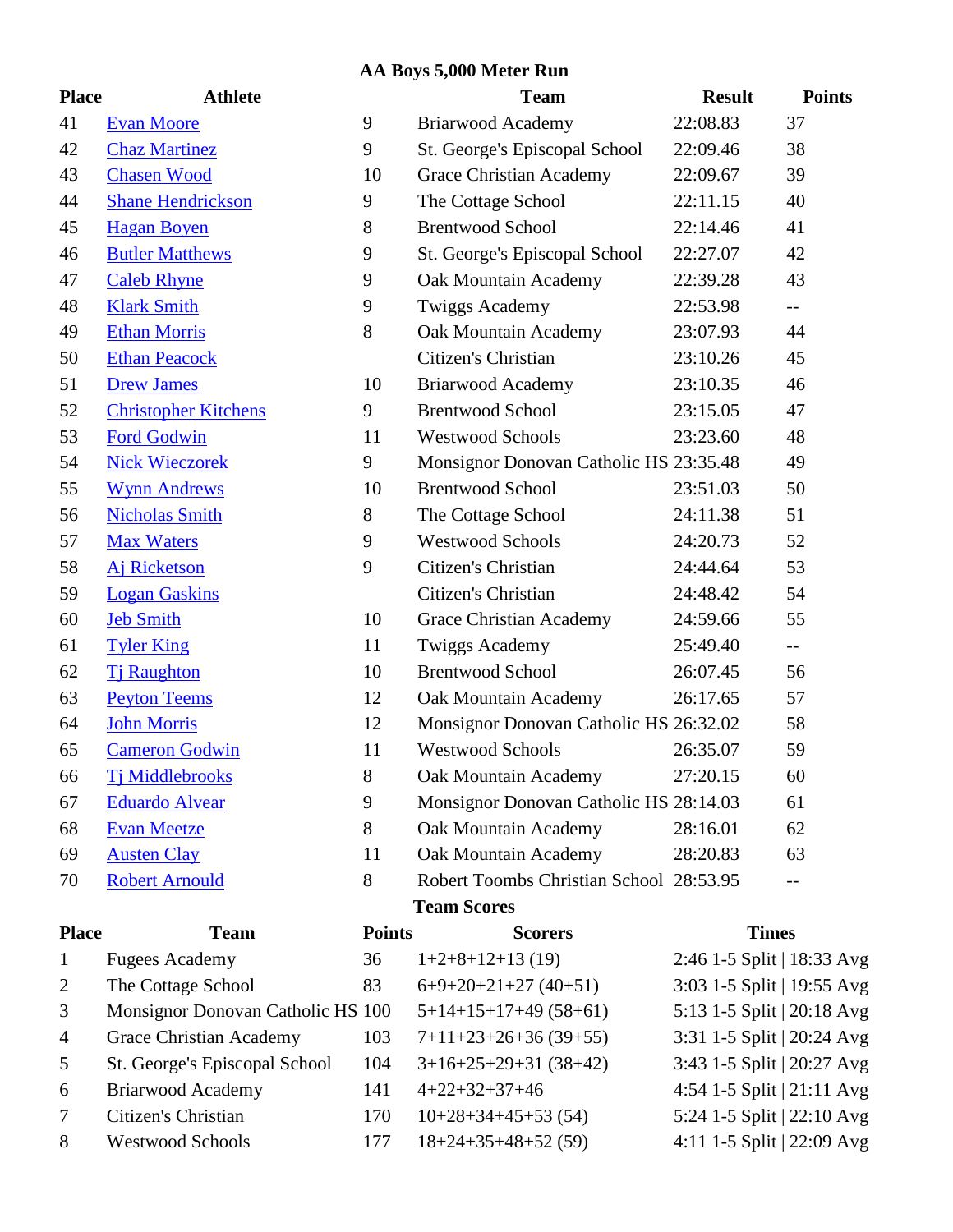**AA Boys 5,000 Meter Run**

| <b>Place</b> | Athlete              | Team                           | <b>Result</b>                        | <b>Points</b> |
|--------------|----------------------|--------------------------------|--------------------------------------|---------------|
| Q            | Brentwood School     | $201 \quad 30+33+41+47+50(56)$ | 2:08 1-5 Split $ 22:35 \text{ Avg} $ |               |
| 10           | Oak Mountain Academy | $266$ $43+44+57+60+62(63)$     | 5:36 1-5 Split $ 25:32 \text{ Avg} $ |               |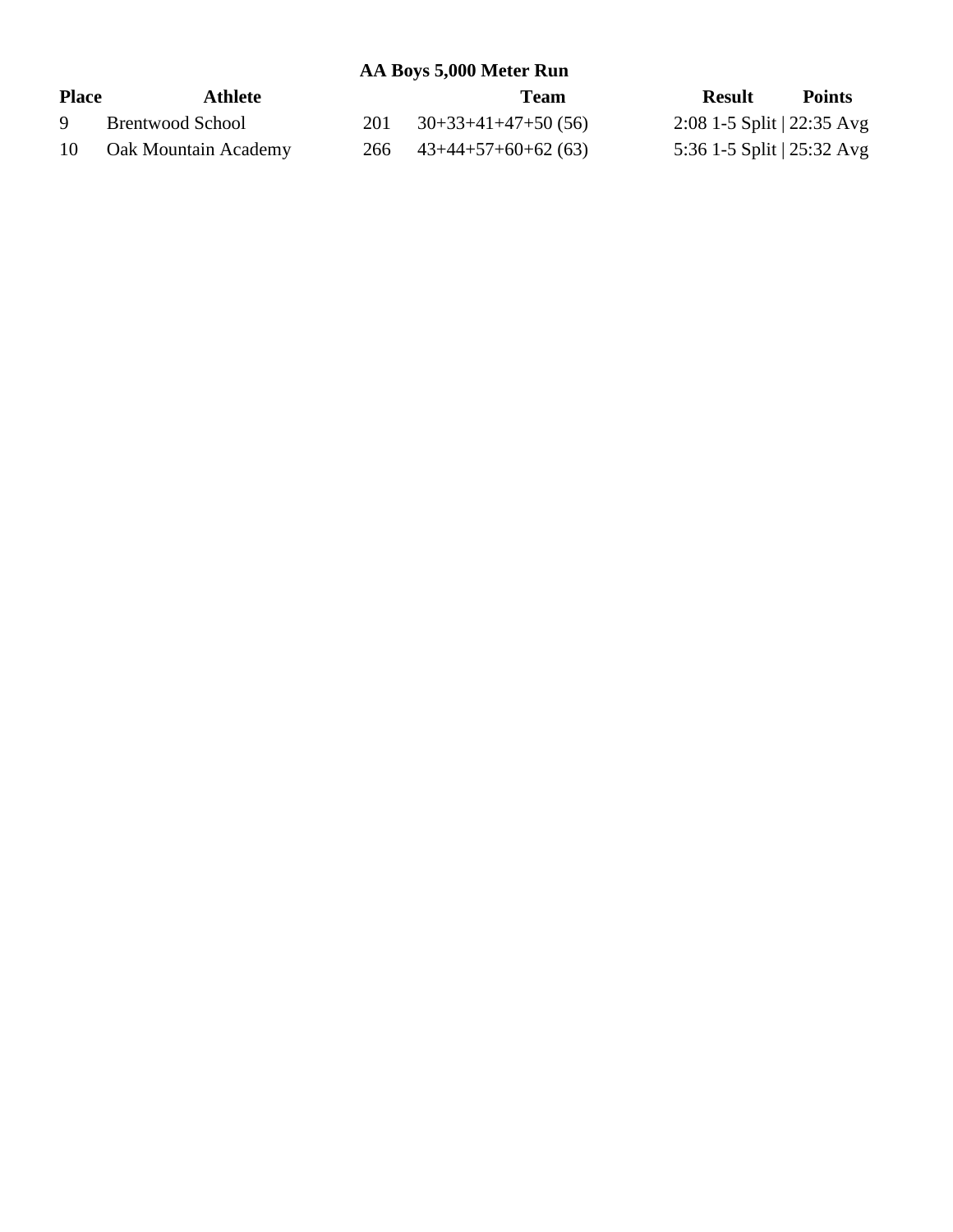### **AAA Girls 5,000 Meter Run**

| <b>Place</b>   | <b>Athlete</b>              |       | <b>Team</b>                             | <b>Result</b> | <b>Points</b>  |
|----------------|-----------------------------|-------|-----------------------------------------|---------------|----------------|
| $\mathbf 1$    | <b>Ashley Wood</b>          |       | The Heritage School                     | 19:32.38      | 1              |
| $\overline{2}$ | <b>Karmen LeRoy</b>         | 10    | <b>Trinity Christian School</b>         | 19:39.05      | $\overline{2}$ |
| 3              | <b>Molly Joseph</b>         | 10    | Augusta Prep                            | 19:39.35      | 3              |
| $\overline{4}$ | <b>Ansley Long</b>          | 8     | <b>Trinity Christian School</b>         | 19:44.01      | $\overline{4}$ |
| 5              | <b>Jamie Holodak</b>        | 11    | Augusta Prep                            | 19:57.75      | 5              |
| 6              | <b>Alex Dunn</b>            | 12    | Frederica Academy                       | 20:13.35      | $-$            |
| $\tau$         | <b>Charlotte Augenstein</b> | 9     | Deerfield-Windsor School                | 20:20.03      | 6              |
| 8              | <b>Julia Del Bosque</b>     | 9     | <b>Holy Spirit Preparatory</b>          | 20:22.50      | 7              |
| 9              | <b>Camilla Del Bosque</b>   | 9     | <b>Holy Spirit Preparatory</b>          | 20:23.05      | $8\,$          |
| 10             | <b>Janie Samson</b>         | 9     | <b>Trinity Christian School</b>         | 20:31.98      | 9              |
| 11             | <b>Camryn Bridges</b>       | 11    | Deerfield-Windsor School                | 20:35.25      | 10             |
| 12             | <b>Ryleigh Bell</b>         | 9     | Southland Academy                       | 20:44.26      | 11             |
| 13             | <b>Tyra Kimbler</b>         | 12    | Westminster Schools of Augusta 20:54.85 |               | 12             |
| 14             | <b>Katy Earwood</b>         | 9     | Augusta Prep                            | 20:59.49      | 13             |
| 15             | <b>Brenna Clark</b>         | $8\,$ | Valwood School                          | 21:06.94      | 14             |
| 16             | <b>Faith Robertson</b>      | 9     | Trinity Christian-Sharpsburg            | 21:15.30      | 15             |
| 17             | <b>Sophia Toler</b>         | 8     | <b>Trinity Christian School</b>         | 21:23.93      | 16             |
| 18             | <b>Emily Rogers</b>         | 12    | Westminster Schools of Augusta 21:26.42 |               | 17             |
| 19             | <b>Randie Traxler</b>       | 12    | <b>Trinity Christian School</b>         | 21:27.18      | 18             |
| 20             | <b>Riley O'Linn</b>         | 11    | Valwood School                          | 21:28.50      | 19             |
| 21             | <b>Caroline Paulk</b>       | 11    | Westminster Schools of Augusta 21:31.58 |               | 20             |
| 22             | <b>Flannery Daugherty</b>   | 12    | Deerfield-Windsor School                | 21:34.50      | 21             |
| 23             | <b>Grace McDonough</b>      | 11    | Augusta Prep                            | 21:45.53      | 22             |
| 24             | Sovi Wellons                | 9     | The Heritage School                     | 21:53.91      | 23             |
| 25             | Deena Willcox               | 9     | Deerfield-Windsor School                | 21:56.35      | 24             |
| 26             | <b>Emery Ryan</b>           | 9     | John Milledge Academy                   | 22:04.50      | 25             |
| 27             | Georgia Torbert             | 8     | Southland Academy                       | 22:05.01      | 26             |
| 28             | <b>Catherine Hallman</b>    | 11    | The Heritage School                     | 22:06.08      | 27             |
| 29             | <b>Alexandria Hill</b>      | 12    | Augusta Prep                            | 22:07.87      | 28             |
| 30             | <b>Ansley Mole</b>          | 10    | <b>Trinity Christian School</b>         | 22:08.17      | 29             |
| 31             | <b>Lindsey Tate</b>         | 11    | <b>Trinity Christian School</b>         | 22:11.59      | 30             |
| 32             | <b>Madeline Castor</b>      | 8     | Valwood School                          | 22:13.97      | 31             |
| 33             | <b>Calyn Fort</b>           | 10    | Southland Academy                       | 22:19.00      | 32             |
| 34             | <b>Emily Griffin</b>        | 11    | Pinewood Christian                      | 22:29.03      | 33             |
| 35             | <b>Sydney Hayes</b>         | 11    | Southland Academy                       | 22:32.68      | 34             |
| 36             | <b>Lydia Hardy</b>          | 9     | <b>Westfield School</b>                 | 22:38.42      | 35             |
| 37             | <b>Alex Exum</b>            | 11    | Southland Academy                       | 22:41.81      | 36             |
| 38             | <b>Hadley Holt</b>          | 9     | Deerfield-Windsor School                | 22:43.50      | 37             |
| 39             | <b>Kaycee Goodman</b>       | 12    | <b>Tiftarea Academy</b>                 | 22:48.09      | 38             |
| 40             | <b>Reese Roland</b>         | $8\,$ | Southland Academy                       | 22:51.26      | 39             |

|                | <b>Team</b>                              | <b>Result</b> | Poin           |
|----------------|------------------------------------------|---------------|----------------|
|                | The Heritage School                      | 19:32.38      | 1              |
| 0              | <b>Trinity Christian School</b>          | 19:39.05      | $\overline{2}$ |
| 0              | Augusta Prep                             | 19:39.35      | 3              |
|                | <b>Trinity Christian School</b>          | 19:44.01      | 4              |
| 1              | Augusta Prep                             | 19:57.75      | 5              |
| 2              | Frederica Academy                        | 20:13.35      | $-$            |
|                | Deerfield-Windsor School                 | 20:20.03      | 6              |
|                | <b>Holy Spirit Preparatory</b>           | 20:22.50      | 7              |
|                | <b>Holy Spirit Preparatory</b>           | 20:23.05      | 8              |
|                | <b>Trinity Christian School</b>          | 20:31.98      | 9              |
| 1              | Deerfield-Windsor School                 | 20:35.25      | 10             |
|                | <b>Southland Academy</b>                 | 20:44.26      | 11             |
| $\overline{c}$ | Westminster Schools of Augusta 20:54.85  |               | 12             |
|                | Augusta Prep                             | 20:59.49      | 13             |
|                | Valwood School                           | 21:06.94      | 14             |
|                | <b>Trinity Christian-Sharpsburg</b>      | 21:15.30      | 15             |
|                | <b>Trinity Christian School</b>          | 21:23.93      | 16             |
| $\overline{c}$ | Westminster Schools of Augusta 21:26.42  |               | 17             |
| $\overline{c}$ | <b>Trinity Christian School</b>          | 21:27.18      | 18             |
| $\mathbf{1}$   | Valwood School                           | 21:28.50      | 19             |
| 1              | Westminster Schools of Augusta 21:31.58  |               | 20             |
| 2              | Deerfield-Windsor School                 | 21:34.50      | 21             |
| 1              | Augusta Prep                             | 21:45.53      | 22             |
|                | The Heritage School                      | 21:53.91      | 23             |
|                | Deerfield-Windsor School                 | 21:56.35      | 24             |
|                | John Milledge Academy                    | 22:04.50      | 25             |
|                | Southland Academy                        | 22:05.01      | 26             |
| 1              | The Heritage School                      | 22:06.08      | 27             |
| 2              | Augusta Prep                             | 22:07.87      | 28             |
| 0              | <b>Trinity Christian School</b>          | 22:08.17      | 29             |
| 1              | <b>Trinity Christian School</b>          | 22:11.59      | 30             |
|                | Valwood School                           | 22:13.97      | 31             |
| 0              | Southland Academy                        | 22:19.00      | 32             |
| 1              | Pinewood Christian                       | 22:29.03      | 33             |
| 1              | Southland Academy                        | 22:32.68      | 34             |
|                | <b>Westfield School</b>                  | 22:38.42      | 35             |
| 1              | Southland Academy                        | 22:41.81      | 36             |
|                | Deerfield-Windsor School                 | 22:43.50      | 37             |
| 2              | Tiftarea Academy                         | 22:48.09      | 38             |
|                | $\mathcal{R}_{\text{out}}$ bland Agadamy | 22.5126       | 20             |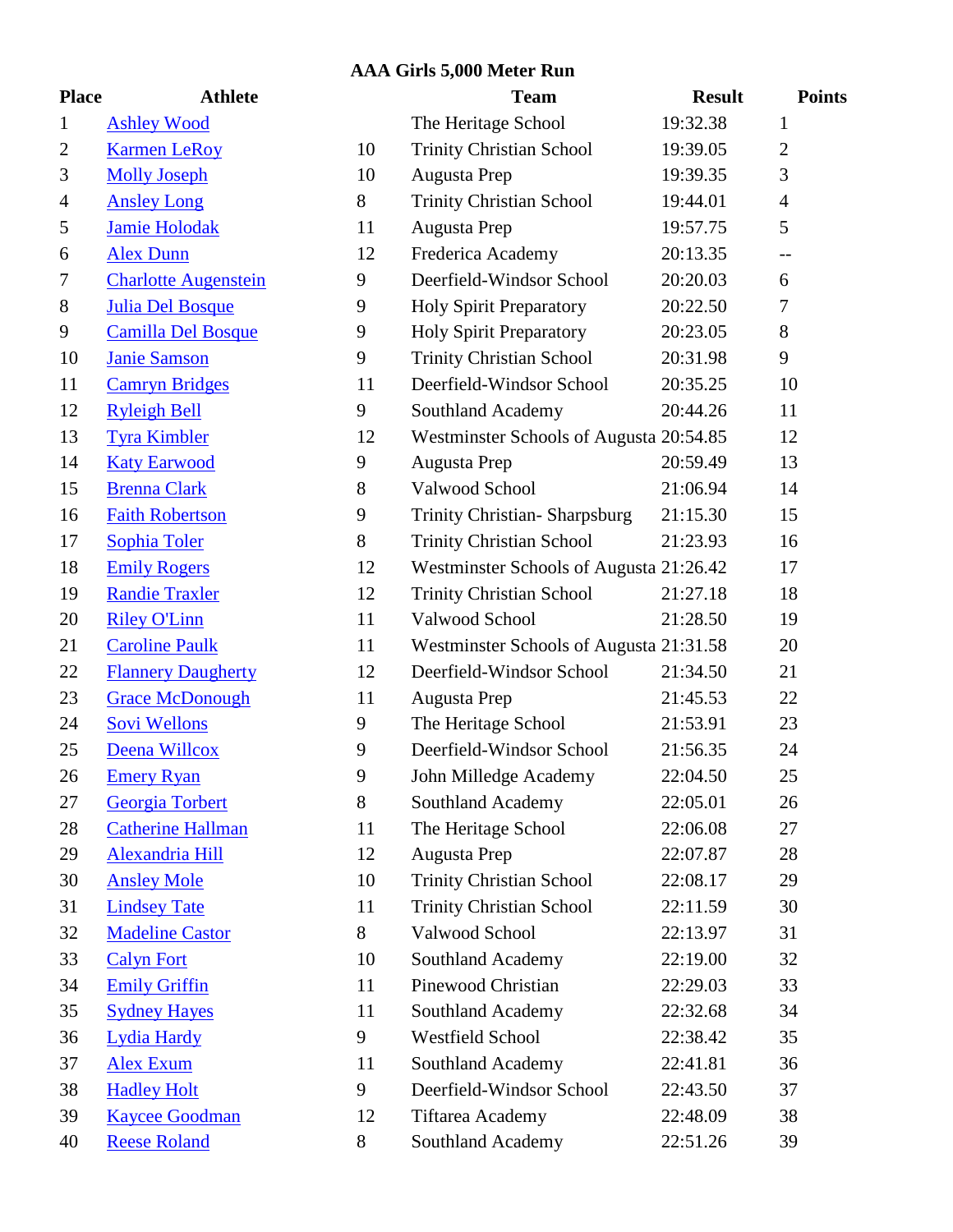#### **AAA Girls 5,000 Meter Run**

| <b>Place</b> | <b>Athlete</b>             |              |
|--------------|----------------------------|--------------|
| 41           | <b>Rachel Jarriel</b>      | $\mathbf{1}$ |
| 42           | <b>Kayleigh Sherrod</b>    | 8            |
| 43           | Deisi Casillas             | $\mathbf{1}$ |
| 44           | <b>Grace Williams</b>      | $\mathbf{1}$ |
| 45           | <b>Sophie Pegnia</b>       | 8            |
| 46           | <b>Riley Hickok</b>        | $\mathbf{1}$ |
| 47           | <b>Lilli Dickens</b>       | $\mathbf{1}$ |
| 48           | <b>Sami Bourque</b>        | $\mathbf{1}$ |
| 49           | <b>Emily Toma-Harrold</b>  | $\mathbf{1}$ |
| 50           | <b>Lauren Eaddy</b>        | 9            |
| 51           | <b>Hannah Dupree</b>       | 8            |
| 52           | <b>Mary Garrett McLeod</b> |              |
| 53           | <b>Elana Koehler</b>       | $\mathbf{1}$ |
| 54           | <b>Rebekah Takash</b>      | $\mathbf{1}$ |
| 55           | <b>Anamaria Duran</b>      | $\mathbf{1}$ |
| 56           | <b>Jolie Green</b>         | 8            |
| 57           | <b>Libby Mitchell</b>      | $\mathbf{1}$ |
| 58           | <b>Alexandra Peeples</b>   | 8            |
| 59           | <b>Hannah Grzybowski</b>   | $\mathbf{1}$ |
| 60           | <b>Claire Geerlings</b>    | $\mathbf{1}$ |
| 61           | Danielle Toma-Harrold      | $\mathbf{1}$ |
| 62           | <b>Carsen Kennedy</b>      | $\mathbf{1}$ |
| 63           | <b>Sara Wilson</b>         | $\mathbf{1}$ |
| 64           | <b>Jordan Green</b>        | 8            |
| 65           | <b>Hannah Reece</b>        | 9            |
| 66           | <b>Mary Barber</b>         | 9            |
| 67           | <b>Alice Naughton</b>      | 9            |
| 68           | <b>Elizabeth Perez</b>     | $\mathbf{1}$ |
| 69           | <b>Ana Cotton</b>          | 9            |
| 70           | <b>Ellie O'Quinn</b>       | $\mathbf{1}$ |
| 71           | <b>Natalie Casal</b>       | $\mathbf{1}$ |
| 72           | <b>Sarah Hurt</b>          | 8            |
| 73           | <b>Caroline Gibbs</b>      | $\mathbf{1}$ |
| 74           | <b>Isabella Newberg</b>    | 9            |
| 75           | <b>Elizabeth Hickman</b>   | 9            |
| 76           | <b>Leigh Rolston</b>       | 9            |
| 77           | <b>Eve Hardy</b>           | $\mathbf{1}$ |
| 78           | <b>Jolie Martin</b>        | $\mathbf{1}$ |
| 79           | <b>Meaghan Rich</b>        | $\mathbf 1$  |
| 80           | <b>Gabrielle McCarmack</b> | $\mathbf{1}$ |

| <b>Place</b> | <b>Athlete</b>               |    | <b>Team</b>                             | <b>Result</b> | <b>Points</b> |
|--------------|------------------------------|----|-----------------------------------------|---------------|---------------|
| 41           | <b>Rachel Jarriel</b>        | 12 | Pinewood Christian                      | 22:54.17      | 40            |
| 42           | <b>Kayleigh Sherrod</b>      | 8  | <b>Trinity Christian-Sharpsburg</b>     | 22:55.63      | 41            |
| 43           | Deisi Casillas               | 12 | <b>Holy Spirit Preparatory</b>          | 22:56.87      | 42            |
| 44           | <b>Grace Williams</b>        | 11 | <b>Trinity Christian-Sharpsburg</b>     | 22:57.75      | 43            |
| 45           | <b>Sophie Pegnia</b>         | 8  | Atlanta Girls School                    | 22:58.36      | 44            |
| 46           | <b>Riley Hickok</b>          | 10 | <b>Westfield School</b>                 | 22:59.46      | 45            |
| 47           | <b>Lilli Dickens</b>         | 11 | Southland Academy                       | 23:02.03      | 46            |
| 48           | <b>Sami Bourque</b>          | 10 | <b>Trinity Christian-Sharpsburg</b>     | 23:09.39      | 47            |
| 49           | <b>Emily Toma-Harrold</b>    | 10 | Atlanta Girls School                    | 23:16.52      | 48            |
| 50           | <b>Lauren Eaddy</b>          | 9  | Westminster Schools of Augusta 23:17.05 |               | 49            |
| 51           | <b>Hannah Dupree</b>         | 8  | Deerfield-Windsor School                | 23:17.32      | 50            |
| 52           | <b>Mary Garrett McLeod</b>   |    | Westminster Schools of Augusta 23:20.97 |               | 51            |
| 53           | <b>Elana Koehler</b>         | 10 | Augusta Prep                            | 23:39.13      | 52            |
| 54           | <b>Rebekah Takash</b>        | 10 | Deerfield-Windsor School                | 23:57.56      | 53            |
| 55           | <b>Anamaria Duran</b>        | 11 | <b>Holy Spirit Preparatory</b>          | 24:03.22      | 54            |
| 56           | <b>Jolie Green</b>           | 8  | Valwood School                          | 24:03.26      | 55            |
| 57           | <b>Libby Mitchell</b>        | 10 | <b>Atlanta Girls School</b>             | 24:09.61      | 56            |
| 58           | <b>Alexandra Peeples</b>     | 8  | Valwood School                          | 24:10.14      | 57            |
| 59           | Hannah Grzybowski            | 10 | Augusta Prep                            | 24:11.30      | 58            |
| 60           | <b>Claire Geerlings</b>      | 10 | <b>Trinity Christian-Sharpsburg</b>     | 24:13.13      | 59            |
| 61           | <b>Danielle Toma-Harrold</b> | 10 | Atlanta Girls School                    | 24:25.63      | 60            |
| 62           | <b>Carsen Kennedy</b>        | 10 | Pinewood Christian                      | 24:27.25      | 61            |
| 63           | <b>Sara Wilson</b>           | 12 | <b>Holy Spirit Preparatory</b>          | 24:28.00      | 62            |
| 64           | <b>Jordan Green</b>          | 8  | Valwood School                          | 24:37.44      | 63            |
| 65           | <b>Hannah Reece</b>          | 9  | John Milledge Academy                   | 24:37.66      | 64            |
| 66           | <b>Mary Barber</b>           | 9  | The Heritage School                     | 24:39.41      | 65            |
| 67           | <b>Alice Naughton</b>        | 9  | The Heritage School                     | 24:41.59      | 66            |
| 68           | <b>Elizabeth Perez</b>       | 10 | <b>Holy Spirit Preparatory</b>          | 24:49.84      | 67            |
| 69           | <b>Ana Cotton</b>            | 9  | Trinity Christian-Sharpsburg            | 24:54.46      | 68            |
| 70           | <b>Ellie O'Quinn</b>         | 11 | Tiftarea Academy                        | 25:10.24      | 69            |
| 71           | <b>Natalie Casal</b>         | 12 | <b>Holy Spirit Preparatory</b>          | 25:15.32      | 70            |
| 72           | <b>Sarah Hurt</b>            | 8  | <b>Trinity Christian-Sharpsburg</b>     | 25:25.15      | 71            |
| 73           | <b>Caroline Gibbs</b>        | 12 | Westminster Schools of Augusta 25:28.73 |               | 72            |
| 74           | <b>Isabella Newberg</b>      | 9  | Atlanta Girls School                    | 25:40.21      | 73            |
| 75           | <b>Elizabeth Hickman</b>     | 9  | Atlanta Girls School                    | 25:44.17      | 74            |
| 76           | <b>Leigh Rolston</b>         | 9  | <b>Atlanta Girls School</b>             | 25:48.21      | 75            |
| 77           | <b>Eve Hardy</b>             | 11 | Westfield School                        | 25:50.04      | 76            |
| 78           | <b>Jolie Martin</b>          | 11 | Westfield School                        | 26:06.33      | 77            |
| 79           | <b>Meaghan Rich</b>          | 10 | Westminster Schools of Augusta 26:18.45 |               | 78            |
| 80           | <b>Gabrielle McCarmack</b>   | 12 | The Heritage School                     | 26:19.08      | 79            |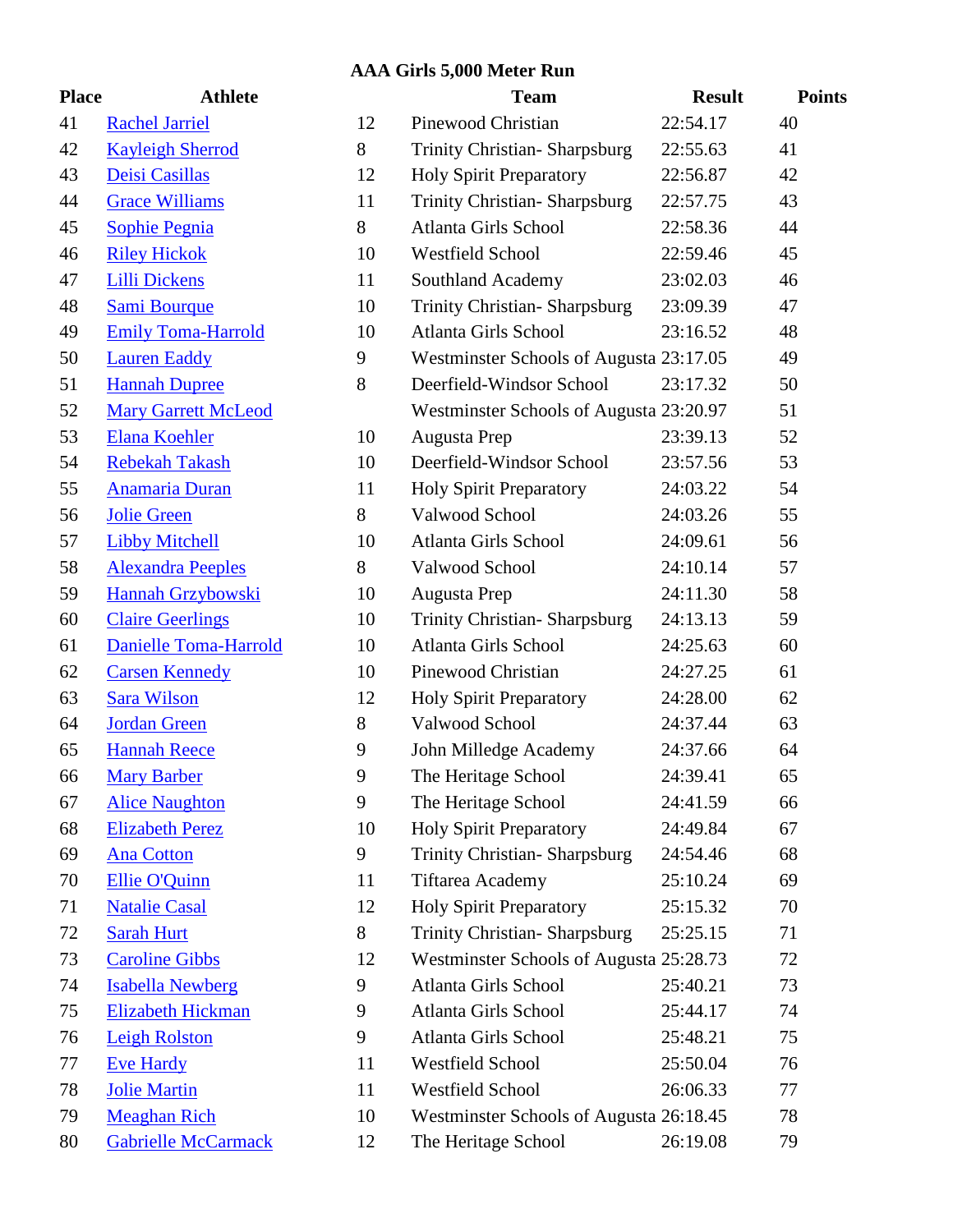#### **AAA Girls 5,000 Meter Run**

| <b>Place</b>   | <b>Athlete</b>                     |               | <b>Team</b>             | <b>Result</b>               | <b>Points</b>            |
|----------------|------------------------------------|---------------|-------------------------|-----------------------------|--------------------------|
| 81             | <b>Olivia Morris</b>               | 12            | John Milledge Academy   | 26:33.04                    | 80                       |
| 82             | <b>Maddie Harper</b>               | 10            | <b>Tiftarea Academy</b> | 26:49.03                    | 81                       |
| 83             | <b>Madeline Thompson</b>           | 12            | Pinewood Christian      | 27:47.21                    | 82                       |
| 84             | <b>Brooke Hancock</b>              | 12            | <b>Tiftarea Academy</b> | 28:24.24                    | 83                       |
| 85             | <b>Anahit Mehranian</b>            | 12            | John Milledge Academy   | 28:26.21                    | 84                       |
| 86             | <b>Constance Sullivan</b>          | 11            | Frederica Academy       | 28:32.13                    | $\overline{\phantom{a}}$ |
| 87             | <b>Sarah Whiten</b>                | 11            | Pinewood Christian      | 28:43.75                    | 85                       |
| 88             | <b>Emily Walker</b>                | 9             | The Heritage School     | 29:04.31                    | 86                       |
| 89             | <b>Brooke Wilson</b>               | 12            | <b>Tiftarea Academy</b> | 29:50.88                    | 87                       |
| 90             | <b>Gracie Pearson</b>              | 9             | <b>Westfield School</b> | 30:37.26                    | 88                       |
| 91             | <b>Haley Thompson</b>              | 11            | Pinewood Christian      | 30:46.10                    | 89                       |
| 92             | <b>Morgan Todd</b>                 | 11            | Pinewood Christian      | 30:47.60                    | 90                       |
| 93             | <b>Simran Brar</b>                 | 12            | John Milledge Academy   | 33:22.51                    | 91                       |
| 94             | Cora Lee Layton                    | 12            | <b>Tiftarea Academy</b> | 34:20.31                    | 92                       |
| 95             | <b>Madison Cook</b>                | 10            | Tiftarea Academy        | 34:20.35                    | 93                       |
| 96             | <b>Anna Brown</b>                  | 12            | John Milledge Academy   | 37:38.09                    | 94                       |
| 97             | Prescilla Lyle                     | 12            | John Milledge Academy   | 40:14.36                    | 95                       |
|                |                                    |               | <b>Team Scores</b>      |                             |                          |
| <b>Place</b>   | <b>Team</b>                        | <b>Points</b> | <b>Scorers</b>          | <b>Times</b>                |                          |
| $\mathbf{1}$   | <b>Trinity Christian School</b>    | 49            | $2+4+9+16+18(29+30)$    | 1:48 1-5 Split   20:33 Avg  |                          |
| $\overline{2}$ | Augusta Prep                       | 71            | $3+5+13+22+28$ (52+58)  | 2:28 1-5 Split   20:53 Avg  |                          |
| 3              | Deerfield-Windsor School           | 98            | $6+10+21+24+37(50+53)$  | 2:23 1-5 Split   21:25 Avg  |                          |
| $\overline{4}$ | Southland Academy                  | 139           | $11+26+32+34+36(39+46)$ | 1:57 1-5 Split   22:04 Avg  |                          |
| 5              | Westminster Schools of Augusta 149 |               | $12+17+20+49+51(72+78)$ | 2:26 1-5 Split   22:06 Avg  |                          |
| 6              | <b>Holy Spirit Preparatory</b>     | 173           | $7+8+42+54+62(67+70)$   | 4:05 1-5 Split   22:26 Avg  |                          |
| 7              | Valwood School                     | 176           | $14+19+31+55+57(63)$    | 3:03 1-5 Split   22:36 Avg  |                          |
| 8              | The Heritage School                | 182           | $1+23+27+65+66(79+86)$  | 5:09 1-5 Split   22:34 Avg  |                          |
| 9              | Trinity Christian-Sharpsburg       | 205           | $15+41+43+47+59(68+71)$ | 2:57 1-5 Split   22:54 Avg  |                          |
| 10             | Atlanta Girls School               | 281           | $44+48+56+60+73(74+75)$ | 2:41 1-5 Split   24:06 Avg  |                          |
| 11             | Pinewood Christian                 | 301           | $33+40+61+82+85(89+90)$ | 6:14 1-5 Split   25:16 Avg  |                          |
| 12             | Westfield School                   | 321           | $35+45+76+77+88$        | 7:58 1-5 Split   25:38 Avg  |                          |
| 13             | John Milledge Academy              | 344           | $25+64+80+84+91(94+95)$ | 11:18 1-5 Split   27:00 Avg |                          |
| 14             | Tiftarea Academy                   | 358           | $38+69+81+83+87(92+93)$ | 7:02 1-5 Split   26:36 Avg  |                          |

## MileSplit PRO

To get the full depth of our meet coverage, become PRO!

Join Now

# **Filter by Grades**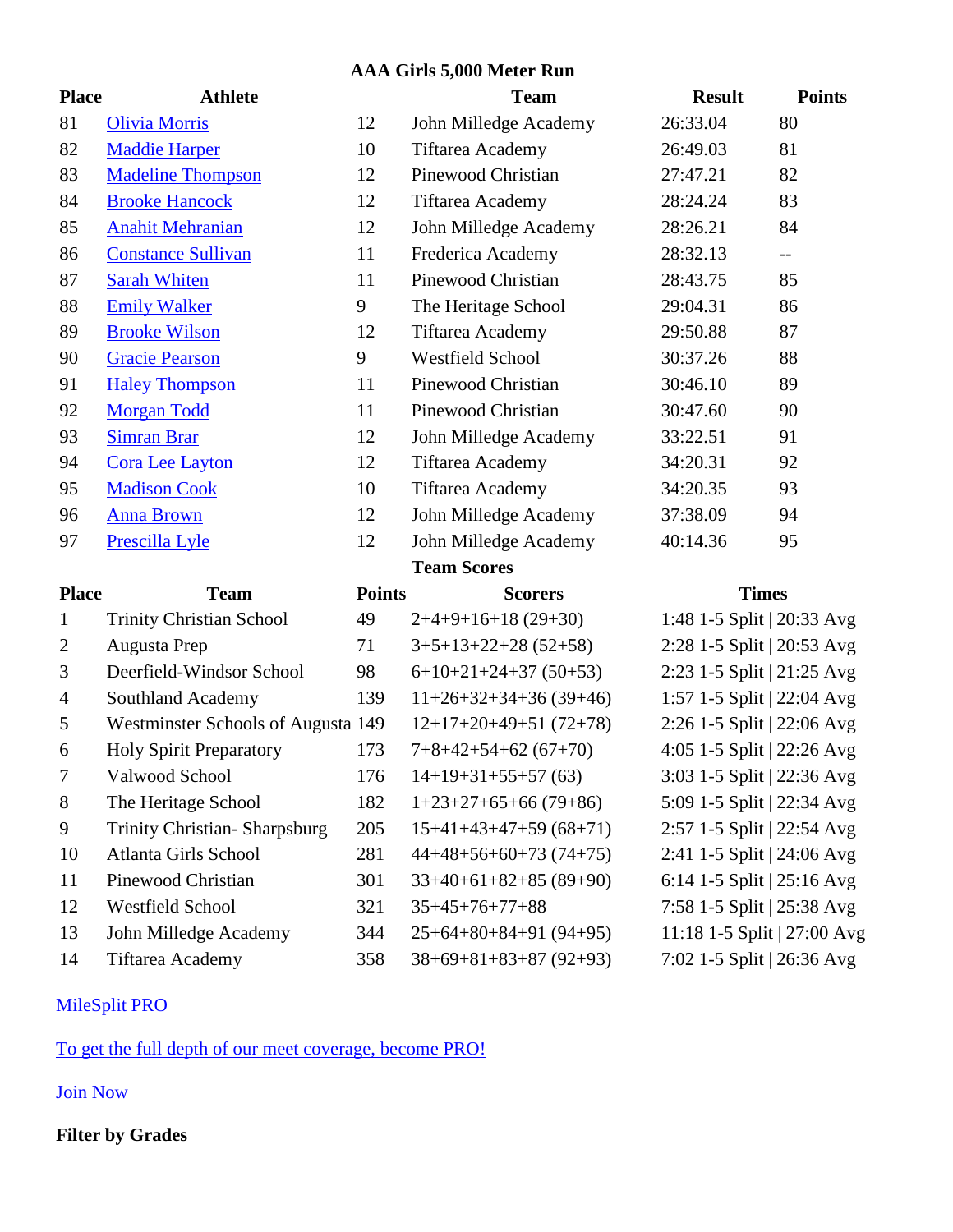- J 8th Graders
- Freshmen
- Sophomores
- Juniors
- ) Seniors

### **Filter by Teams**

- Atlanta Girls School
- Augusta Prep
- Deerfield-Windsor School
- Frederica Academy
- Holy Spirit Preparatory
- John Milledge Academy
- Pinewood Christian
- ) Southland Academy
- The Heritage School
- ) Tiftarea Academy
- J Trinity Christian School
- J Trinity Christian- Sharpsburg
- Valwood School
- Westfield School
- $\left| \right|$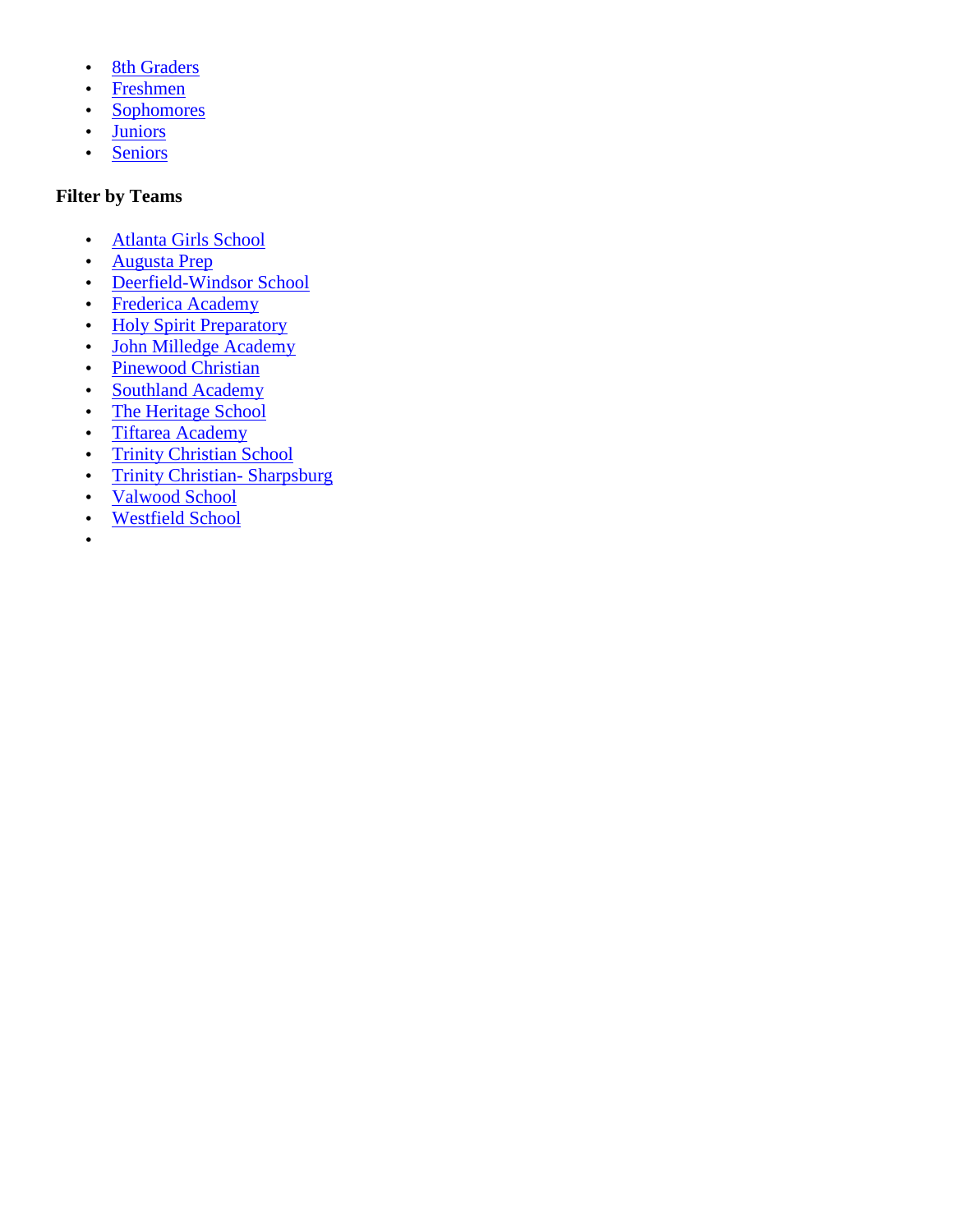### **AAA Boys 5,000 Meter Run**

| <b>Place</b>   | <b>Athlete</b>          |    | <b>Team</b>                            | <b>Result</b> | <b>Points</b>  |
|----------------|-------------------------|----|----------------------------------------|---------------|----------------|
| $\mathbf{1}$   | <b>Jacob McLeod</b>     | 11 | <b>Trinity Christian School</b>        | 15:45.12      | 1              |
| $\overline{2}$ | <b>Quillian Holland</b> | 11 | <b>Trinity Christian School</b>        | 16:31.76      | $\overline{2}$ |
| 3              | <b>Landon Logue</b>     | 12 | <b>Trinity Christian School</b>        | 16:47.39      | 3              |
| $\overline{4}$ | <b>Ethan Merritt</b>    | 11 | Deerfield-Windsor School               | 17:12.01      | $\overline{4}$ |
| 5              | <b>Hans Troyer</b>      | 11 | Trinity Christian-Sharpsburg 17:12.44  |               | 5              |
| 6              | <b>Sam Lynch</b>        | 12 | Mill Springs Academy                   | 17:19.05      | --             |
| 7              | <b>Porter Hill</b>      | 9  | Deerfield-Windsor School               | 17:20.16      | 6              |
| 8              | <b>Dallas Hunt</b>      | 10 | Tiftarea Academy                       | 17:28.67      | 7              |
| 9              | <b>Billy Calcutt</b>    | 12 | Southland Academy                      | 17:48.88      | $8\,$          |
| 10             | <b>Jacob Richardson</b> | 11 | Trinity Christian- Sharpsburg 17:51.89 |               | 9              |
| 11             | <b>Jaskaran Brar</b>    | 10 | John Milledge Academy                  | 17:58.77      | 10             |
| 12             | <b>Jack Collier</b>     | 9  | Augusta Prep                           | 18:01.55      | 11             |
| 13             | <b>David Chen</b>       | 12 | Augusta Prep                           | 18:06.25      | 12             |
| 14             | <b>Koby Lord</b>        | 9  | The Heritage School                    | 18:24.78      | 13             |
| 15             | <b>Graham Ford</b>      | 8  | Deerfield-Windsor School               | 18:24.90      | 14             |
| 16             | <b>David Freeman</b>    | 11 | Trinity Christian-Sharpsburg 18:33.11  |               | 15             |
| 17             | <b>Trey Farmer</b>      | 10 | Augusta Prep                           | 18:33.88      | 16             |
| 18             | <b>Joe Tondera</b>      | 12 | Deerfield-Windsor School               | 18:39.87      | 17             |
| 19             | <b>Dalton Lott</b>      | 10 | Augusta Prep                           | 18:40.51      | 18             |
| 20             | <b>Jackson Cook</b>     | 12 | Tiftarea Academy                       | 18:44.43      | 19             |
| 21             | <b>Ford Bennett</b>     | 10 | Deerfield-Windsor School               | 18:47.42      | 20             |
| 22             | <b>Drew Griffin</b>     | 10 | Deerfield-Windsor School               | 18:50.74      | 21             |
| 23             | <b>Gray Torbert</b>     | 9  | Southland Academy                      | 18:52.20      | 22             |
| 24             | <b>Andrew Churchill</b> | 8  | <b>Holy Spirit Preparatory</b>         | 18:58.24      | 23             |
| 25             | <b>Spears Wilson</b>    | 9  | Deerfield-Windsor School               | 18:58.52      | 24             |
| 26             | <b>Adam Aycock</b>      | 11 | Trinity Christian-Sharpsburg 18:58.85  |               | 25             |
| 27             | <b>Drew Taylor</b>      | 12 | Trinity Christian- Sharpsburg 18:58.91 |               | 26             |
| 28             | <b>Kyler Grotz</b>      | 10 | Augusta Prep                           | 19:02.88      | 27             |
| 29             | <b>Kyle Samuels</b>     | 11 | <b>Bulloch Academy</b>                 | 19:04.05      | 28             |
| 30             | <b>Michael Freeman</b>  | 8  | Trinity Christian- Sharpsburg 19:04.19 |               | 29             |
| 31             | <b>Nathan Szakal</b>    | 12 | <b>Westfield School</b>                | 19:06.50      | 30             |
| 32             | <b>Vincent Weger</b>    | 11 | Augusta Prep                           | 19:11.92      | 31             |
| 33             | <b>Malik Gitau</b>      | 11 | <b>Dominion Christian</b>              | 19:17.05      | 32             |
| 34             | <b>Patrick McDonel</b>  | 8  | John Milledge Academy                  | 19:18.50      | 33             |
| 35             | <b>Riley Powell</b>     | 9  | <b>Dominion Christian</b>              | 19:19.35      | 34             |
| 36             | <b>Michael Corbett</b>  | 9  | <b>Bulloch Academy</b>                 | 19:19.66      | 35             |
| 37             | <b>Nate Fortson</b>     | 10 | <b>Tiftarea Academy</b>                | 19:36.55      | 36             |
| 38             | <b>Collin Bertram</b>   | 10 | Augusta Prep                           | 19:37.84      | 37             |
| 39             | <b>Sawyer Stevens</b>   | 11 | Trinity Christian- Sharpsburg 19:39.80 |               | 38             |
| 40             | <b>Van Smith</b>        | 8  | <b>Trinity Christian School</b>        | 19:49.89      | 39             |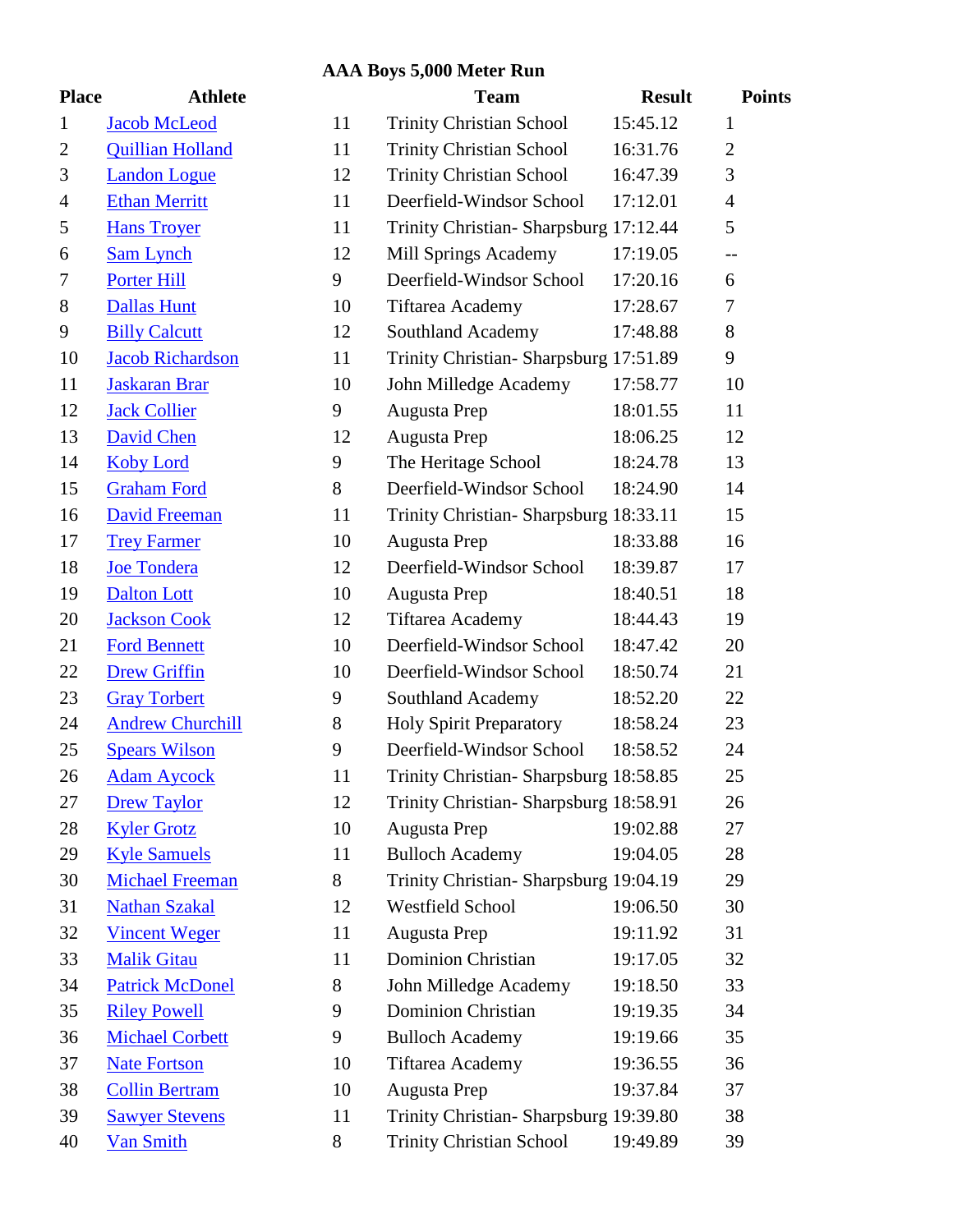# **AAA Boys 5,000 Meter Run**

| <b>Place</b> | Athlete                    |    |                           |
|--------------|----------------------------|----|---------------------------|
| 41           | <b>Hunter Blenk</b>        | 12 | J <sub>0</sub>            |
| 42           | <b>Alex Talton</b>         | 11 | T                         |
| 43           | <b>Samuel Cook</b>         | 10 | T                         |
| 44           | <b>Nolan Gibbs</b>         | 10 | $\mathbf{H}$              |
| 45           | <b>Conner Smith</b>        | 8  | T                         |
| 46           | <b>Max Foster</b>          | 8  | S                         |
| 47           | <b>Brinson Hubbard</b>     | 12 | S                         |
| 48           | <b>Carter Stewart</b>      | 10 | T                         |
| 49           | <b>Brantley Swindell</b>   | 11 | $\mathbf{P}$              |
| 50           | <b>Reed Turner</b>         | 9  | T                         |
| 51           | <b>Christopher Gmeiner</b> | 11 | T                         |
| 52           | <b>Cameron Mitcham</b>     | 12 | J <sub>0</sub>            |
| 53           | <b>Layson Samson</b>       | 9  | T                         |
| 54           | <b>Branham Culpepper</b>   | 12 | $\boldsymbol{\mathrm{V}}$ |
| 55           | <b>Jacob Leigh</b>         | 12 | $\Gamma$                  |
| 56           | <b>Jim Barber</b>          | 11 | T                         |
| 57           | <b>Sully Dawson</b>        | 9  | T                         |
| 58           | <b>Matthew Spencer</b>     | 11 | $\mathbf{H}$              |
| 59           | Jack Li                    | 10 | $\mathbf{H}$              |
| 60           | <b>Jake Holloway</b>       | 9  | G                         |
| 61           | <b>Owen Powell</b>         | 12 | $\Gamma$                  |
| 62           | <b>George Poulakis</b>     | 11 | $\mathbf{F}$              |
| 63           | <b>Parker Blenk</b>        |    | J <sub>0</sub>            |
| 64           | <b>Mitchell NeSmith</b>    | 11 | T                         |
| 65           | <b>Bobby Beckford</b>      | 11 | $\Gamma$                  |
| 66           | <b>William Collins</b>     | 10 | $\mathbf{P}$              |
| 67           | <b>Britton Sullivan</b>    | 9  | F                         |
| 68           | <b>Michael Bertany</b>     | 10 | $\mathbf{H}$              |
| 69           | <b>Ivan Adams</b>          | 10 | J <sub>0</sub>            |
| 70           | <b>Gabe Roland</b>         | 10 | S                         |
| 71           | <b>Sam Copland</b>         | 11 | S                         |
| 72           | <b>Jonah Gunderson</b>     | 12 | $\mathbf{H}$              |
| 73           | <b>Nicholas Strickland</b> | 11 | P                         |
| 74           | <b>Kason Morgan</b>        | 9  | T                         |
| 75           | <b>Chris Leigh</b>         | 9  | $\Gamma$                  |
| 76           | <b>Matthew Eidson</b>      | 10 | $\mathbf{H}$              |
| 77           | <b>Walker Way</b>          | 7  | $\boldsymbol{\mathrm{V}}$ |
| 78           | <b>Ben Elle</b>            | 10 | $\Gamma$                  |
| 79           | <b>Trey Kennedy</b>        | 10 | P                         |
| 80           | <b>Joseph Bourque</b>      | 9  | $\boldsymbol{\mathrm{V}}$ |

| <b>Place</b> | <b>Athlete</b>             |        | <b>Team</b>                     | <b>Result</b> | <b>Points</b> |
|--------------|----------------------------|--------|---------------------------------|---------------|---------------|
| 41           | <b>Hunter Blenk</b>        | 12     | John Milledge Academy           | 19:50.23      | 40            |
| 42           | <b>Alex Talton</b>         | 11     | <b>Tiftarea Academy</b>         | 19:52.23      | 41            |
| 43           | <b>Samuel Cook</b>         | 10     | <b>Tiftarea Academy</b>         | 19:54.10      | 42            |
| 44           | <b>Nolan Gibbs</b>         | 10     | Holy Spirit Preparatory         | 19:58.53      | 43            |
| 45           | <b>Conner Smith</b>        | 8      | <b>Trinity Christian School</b> | 19:58.60      | 44            |
| 46           | <b>Max Foster</b>          | 8      | Southland Academy               | 20:10.04      | 45            |
| 47           | <b>Brinson Hubbard</b>     | 12     | Southland Academy               | 20:14.49      | 46            |
| 48           | <b>Carter Stewart</b>      | 10     | Tiftarea Academy                | 20:23.22      | 47            |
| 49           | <b>Brantley Swindell</b>   | 11     | Pinewood Christian              | 20:34.47      | 48            |
| 50           | <b>Reed Turner</b>         | 9      | <b>Tiftarea Academy</b>         | 20:42.09      | 49            |
| 51           | <b>Christopher Gmeiner</b> | 11     | The Heritage School             | 20:43.77      | 50            |
| 52           | <b>Cameron Mitcham</b>     | 12     | John Milledge Academy           | 20:45.63      | 51            |
| 53           | <b>Layson Samson</b>       | 9      | <b>Trinity Christian School</b> | 20:46.52      | 52            |
| 54           | <b>Branham Culpepper</b>   | 12     | <b>Westfield School</b>         | 21:00.05      | 53            |
| 55           | <b>Jacob Leigh</b>         | 12     | <b>Dominion Christian</b>       | 21:03.10      | 54            |
| 56           | <b>Jim Barber</b>          | 11     | The Heritage School             | 21:03.11      | 55            |
| 57           | <b>Sully Dawson</b>        | 9      | The Heritage School             | 21:06.11      | 56            |
| 58           | <b>Matthew Spencer</b>     | 11     | Holy Spirit Preparatory         | 21:06.94      | 57            |
| 59           | Jack Li                    | 10     | <b>Holy Spirit Preparatory</b>  | 21:08.74      | 58            |
| 60           | <b>Jake Holloway</b>       | 9      | <b>Gatewood Schools</b>         | 21:08.97      | 59            |
| 61           | <b>Owen Powell</b>         | 12     | <b>Dominion Christian</b>       | 21:10.15      | 60            |
| 62           | <b>George Poulakis</b>     | 11     | Frederica Academy               | 21:16.62      | 61            |
| 63           | <b>Parker Blenk</b>        |        | John Milledge Academy           | 21:19.91      | 62            |
| 64           | <b>Mitchell NeSmith</b>    | 11     | The Heritage School             | 21:24.55      | 63            |
| 65           | <b>Bobby Beckford</b>      | 11     | <b>Dominion Christian</b>       | 21:29.98      | 64            |
| 66           | <b>William Collins</b>     | 10     | Pinewood Christian              | 21:31.31      | 65            |
| 67           | <b>Britton Sullivan</b>    | 9      | Frederica Academy               | 21:41.30      | 66            |
| 68           | <b>Michael Bertany</b>     | 10     | <b>Holy Spirit Preparatory</b>  | 22:04.76      | 67            |
| 69           | <b>Ivan Adams</b>          | 10     | John Milledge Academy           | 22:04.81      | 68            |
| 70           | <b>Gabe Roland</b>         | 10     | Southland Academy               | 22:18.10      | 69            |
| 71           | <b>Sam Copland</b>         | 11     | Southland Academy               | 22:22.63      | 70            |
| 72           | <b>Jonah Gunderson</b>     | 12     | <b>Holy Spirit Preparatory</b>  | 22:25.53      | 71            |
| 73           | <b>Nicholas Strickland</b> | 11     | Pinewood Christian              | 22:27.21      | 72            |
| 74           | <b>Kason Morgan</b>        | 9      | <b>Trinity Christian School</b> | 22:33.74      | 73            |
| 75           | <b>Chris Leigh</b>         | 9      | <b>Dominion Christian</b>       | 22:33.77      | 74            |
| 76           | <b>Matthew Eidson</b>      | 10     | <b>Holy Spirit Preparatory</b>  | 22:36.67      | 75            |
| 77           | <b>Walker Way</b>          | $\tau$ | Westfield School                | 22:54.27      | 76            |
| 78           | <b>Ben Elle</b>            | 10     | <b>Dominion Christian</b>       | 23:10.39      | 77            |
| 79           | <b>Trey Kennedy</b>        | 10     | Pinewood Christian              | 23:31.03      | 78            |
| 80           | <b>Joseph Bourque</b>      | 9      | Westfield School                | 23:36.02      | 79            |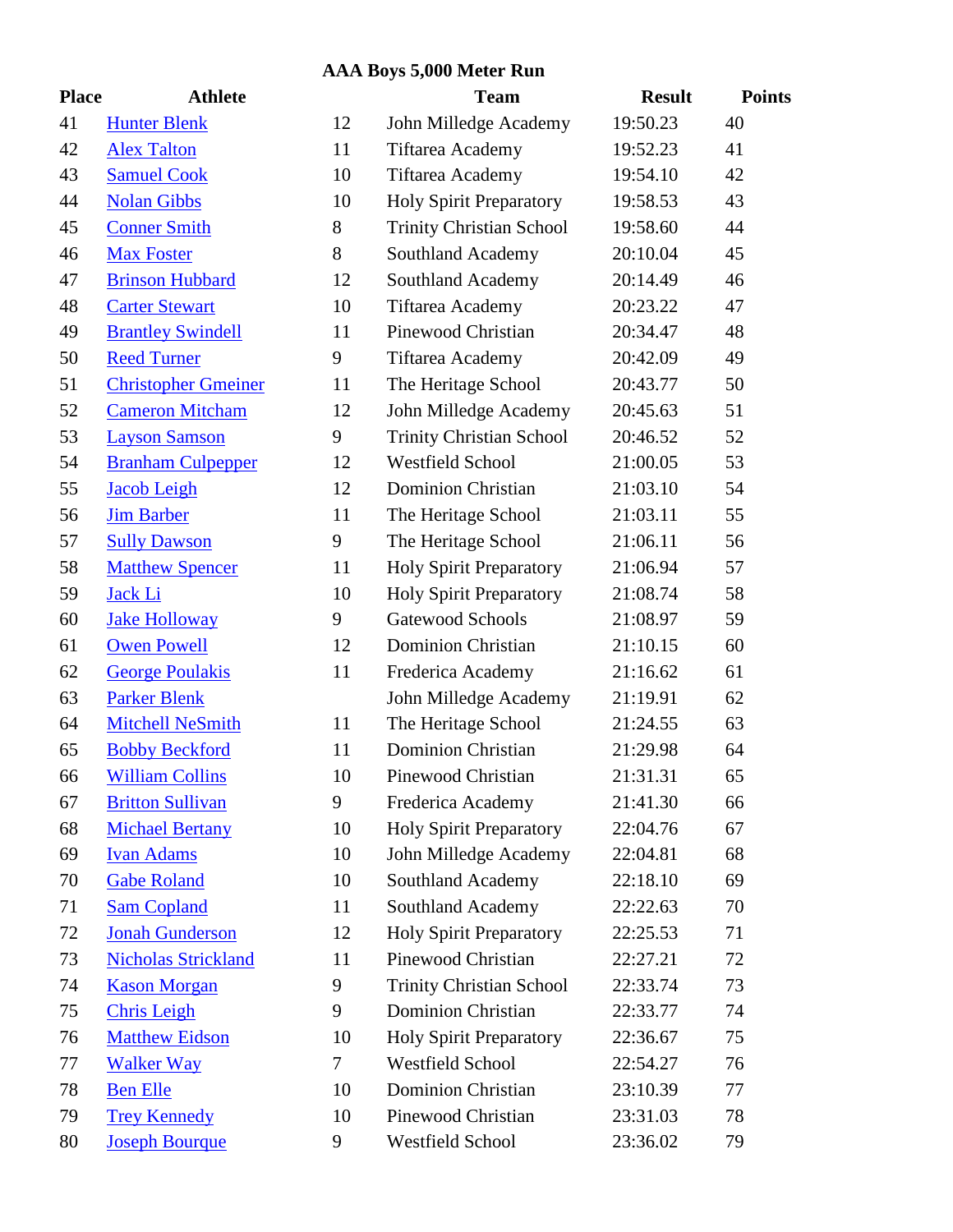#### **AAA Boys 5,000 Meter Run**

| <b>Place</b>   | <b>Athlete</b>                  |               | <b>Team</b>              | <b>Result</b>              | <b>Points</b> |
|----------------|---------------------------------|---------------|--------------------------|----------------------------|---------------|
| 81             | <b>Aaron Lyons</b>              | 9             | Pinewood Christian       | 23:36.14                   | 80            |
| 82             | <b>Zach Anderson</b>            | 11            | Frederica Academy        | 24:05.12                   | 81            |
| 83             | <b>Harrison Akridge</b>         | 10            | Frederica Academy        | 24:15.74                   | 82            |
| 84             | <b>Jackson Phillips</b>         | 10            | Gatewood Schools         | 24:18.14                   | 83            |
| 85             | <b>William Van de Planque</b>   | 9             | <b>Gatewood Schools</b>  | 24:53.63                   | 84            |
| 86             | <b>Jacob Skipper</b>            | 8             | <b>Bulloch Academy</b>   | 24:59.50                   | 85            |
| 87             | <b>Alex Nguyen</b>              |               | <b>Bulloch Academy</b>   | 25:05.89                   | 86            |
| 88             | <b>Mick Moore</b>               | 10            | <b>Westfield School</b>  | 25:32.29                   | 87            |
| 89             | <b>Sachen Pillay</b>            | 12            | John Milledge Academy    | 25:58.52                   | 88            |
| 90             | <b>Andrew Griner</b>            | 11            | Gatewood Schools         | 26:35.90                   | 89            |
| 91             | <b>Liam Purvis</b>              | 10            | Gatewood Schools         | 26:47.15                   | 90            |
| 92             | <b>Justin Kane</b>              | 11            | <b>Bulloch Academy</b>   | 27:44.29                   | 91            |
| 93             | <b>Will Reilly</b>              | 10            | Frederica Academy        | 28:30.83                   | 92            |
| 94             | <b>Hayden Belding</b>           | 11            | Pinewood Christian       | 29:37.31                   | 93            |
|                |                                 |               | <b>Team Scores</b>       |                            |               |
|                |                                 |               |                          |                            |               |
| <b>Place</b>   | <b>Team</b>                     | <b>Points</b> | <b>Scorers</b>           | <b>Times</b>               |               |
| $\mathbf{1}$   | Deerfield-Windsor School        | 61            | $4+6+14+17+20(21+24)$    | 1:35 1-5 Split   18:04 Avg |               |
| $\overline{2}$ | Trinity Christian-Sharpsburg 80 |               | $5+9+15+25+26(29+38)$    | 1:46 1-5 Split   18:19 Avg |               |
| 3              | Augusta Prep                    | 84            | $11+12+16+18+27$ (31+37) | 1:01 1-5 Split   18:29 Avg |               |
| $\overline{4}$ | <b>Trinity Christian School</b> | 89            | $1+2+3+39+44(52+73)$     | 4:13 1-5 Split   17:46 Avg |               |
| 5              | <b>Tiftarea Academy</b>         | 145           | $7+19+36+41+42(47+49)$   | 2:25 1-5 Split   19:07 Avg |               |
| 6              | Southland Academy               | 190           | $8+22+45+46+69(70)$      | 4:29 1-5 Split   19:52 Avg |               |
| 7              | John Milledge Academy           | 196           | $10+33+40+51+62(68+88)$  | 3:21 1-5 Split   19:50 Avg |               |
| $8\,$          | The Heritage School             | 237           | $13+50+55+56+63$         | 2:59 1-5 Split   20:32 Avg |               |
| 9              | <b>Dominion Christian</b>       | 244           | $32+34+54+60+64(74+77)$  | 2:12 1-5 Split   20:27 Avg |               |
| 10             | <b>Holy Spirit Preparatory</b>  | 248           | $23+43+57+58+67(71+75)$  | 3:06 1-5 Split   20:39 Avg |               |
| 11             | Westfield School                | 325           | $30+53+76+79+87$         | 6:25 1-5 Split   22:25 Avg |               |
| 12             | <b>Bulloch Academy</b>          | 325           | $28+35+85+86+91$         | 8:40 1-5 Split   23:14 Avg |               |
| 13             | Pinewood Christian              | 343           | $48+65+72+78+80(93)$     | 3:01 1-5 Split   22:20 Avg |               |
| 14             | Frederica Academy               | 382           | $61+66+81+82+92$         | 7:14 1-5 Split   23:57 Avg |               |

#### MileSplit PRO

To get the full depth of our meet coverage, become PRO!

### Join Now

### **Filter by Grades**

J 7th Graders  $\int$  8th Graders